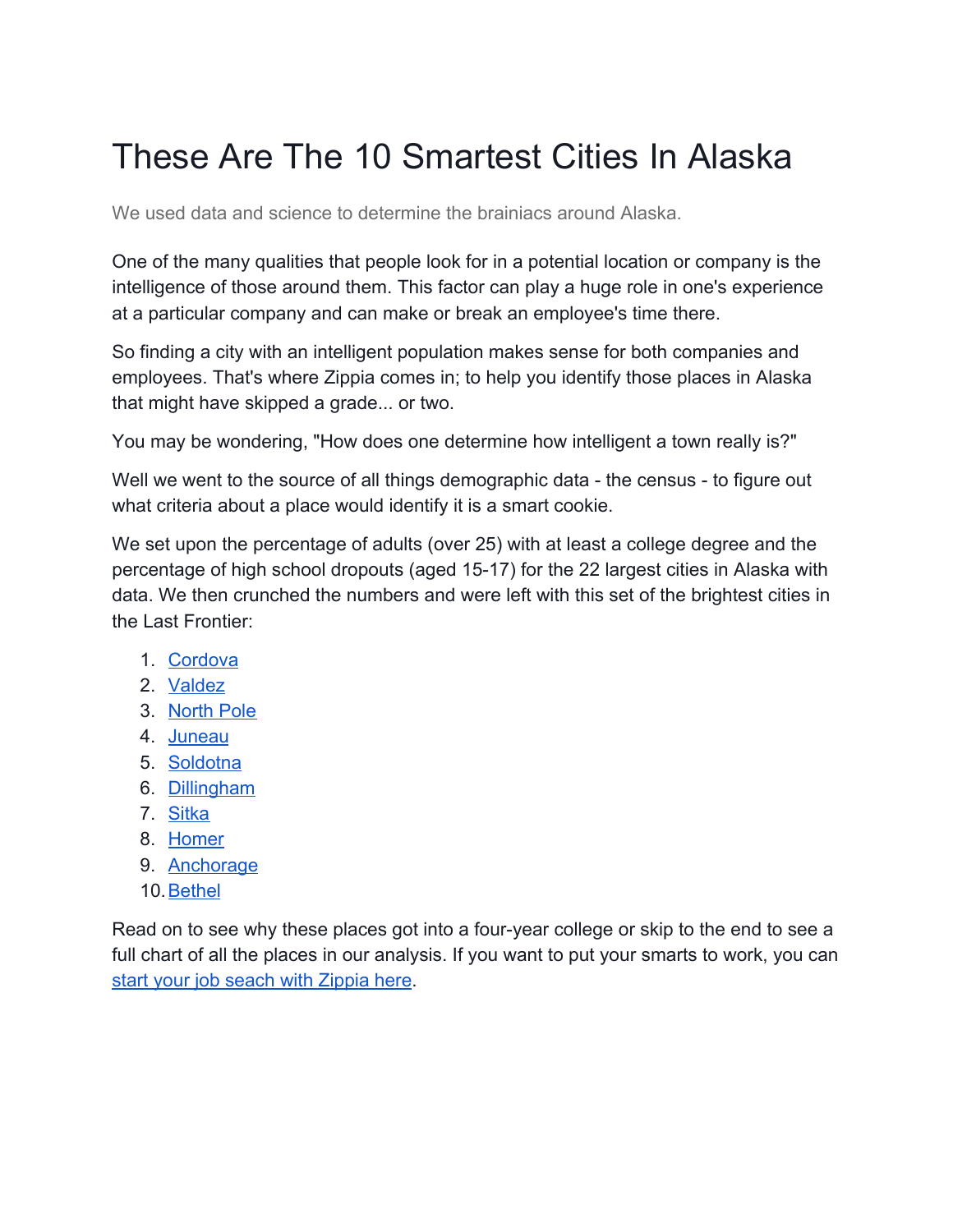# How we determined the smartest places in the Last Frontier?

Before we could dive into the potential IQs of various places in Alaska, we needed to know which places to look at in the first place. We settled upon any place with over 2,000 people and data available for every criteria.

This left us with 22 places in Alaska.

We then looked at the following criteria to determine the cream from the crop when it comes to smarts:

- Percentage of adults with at least a college education (Higher is smarter)
- Percentage of teenagers that are high school dropouts (Lower is smarter)

Our data comes directly from the latest American Community Survey from the Census.

We thought this criteria was representative of the current state of smarts with the potential for a place to improve the education levels of the next generation. And, for reference, only about 30% of Americans over 25 have graduated from college.

In order to determine the smartest, we ranked all the cities for each criteria from one to 22 with one being the "smartest" in any category.

We took the average rank across the criteria, with the place posting the highest overall score being given the diploma for "Smartest City In Alaska".

If your city or town isn't among the top 10, jump down to the bottom of the post to see a detailed chart. Otherwise, learn more about how the top ten cities achieved their potential.

In the end, Cordova ended up being the the smartest city in the Last Frontier.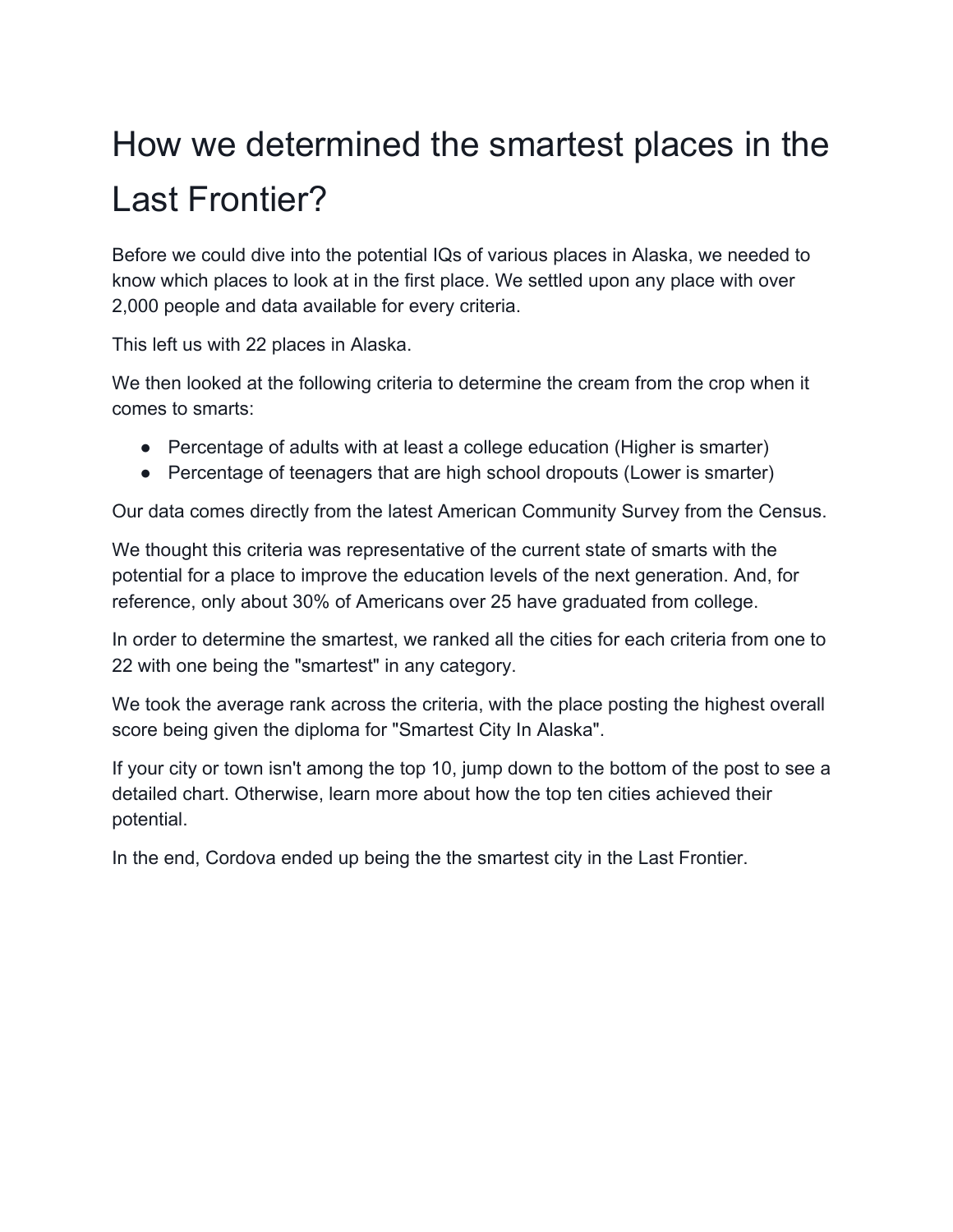## 1. Cordova



Source: Wikipedia **Population:** 2,621

### **Adults /w BA+:** 35.7%

#### **High School Dropout Rate:** 0%

Cordova graduated early and at the top of the class. It's taken the diploma as the smartest city in the state of Alaska with a 0% high school dropout rate and 35.7% of the population has a college degree.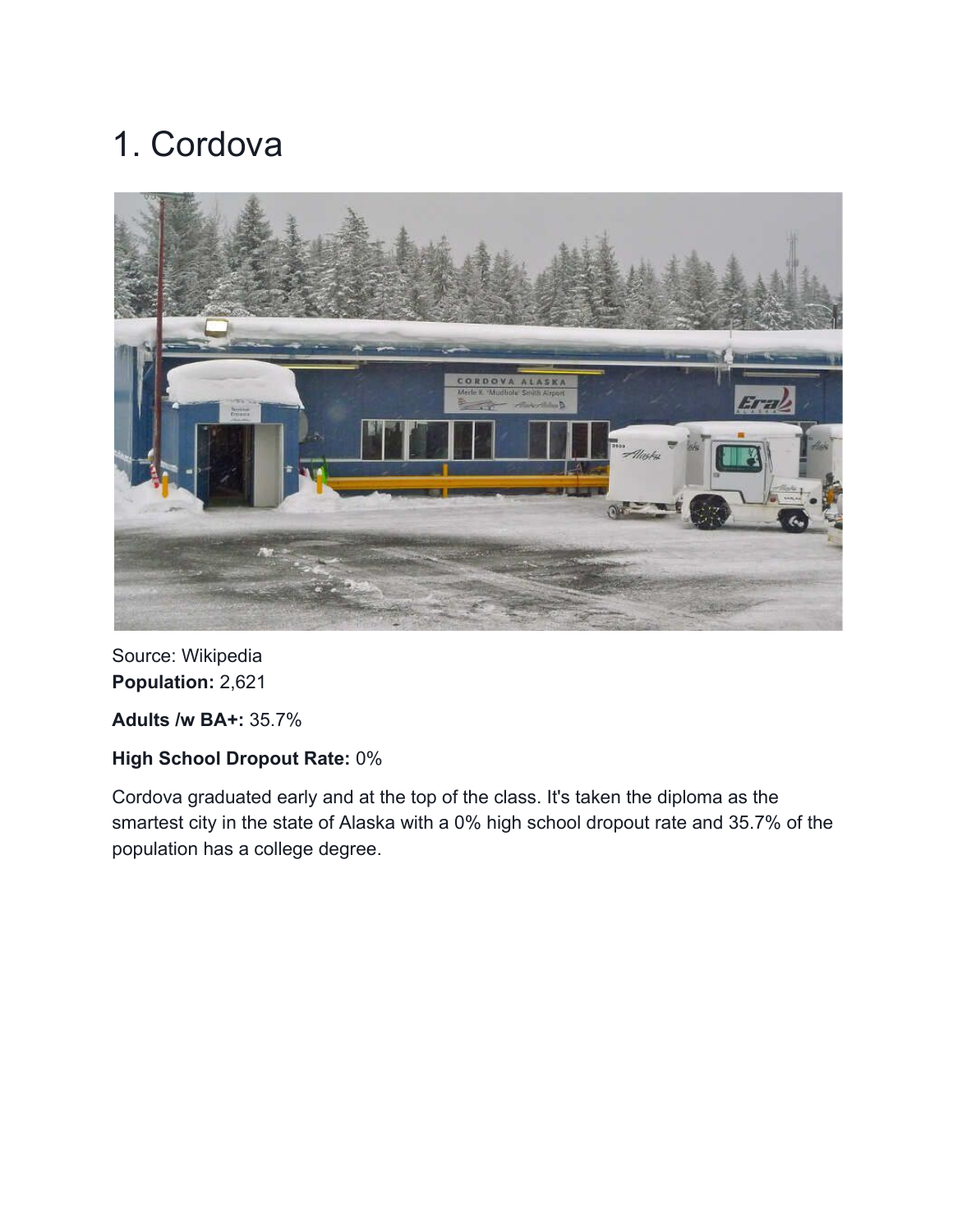### 2. Valdez



Source: Wikipedia **Population:** 3,979

**Adults /w BA+:** 25.68%

### **High School Dropout Rate:** 0%

The silver finisher is Valdez with 3,979 residents. With so few high school dropouts and 25.68% of the adult population with a college diploma they earned their spot here.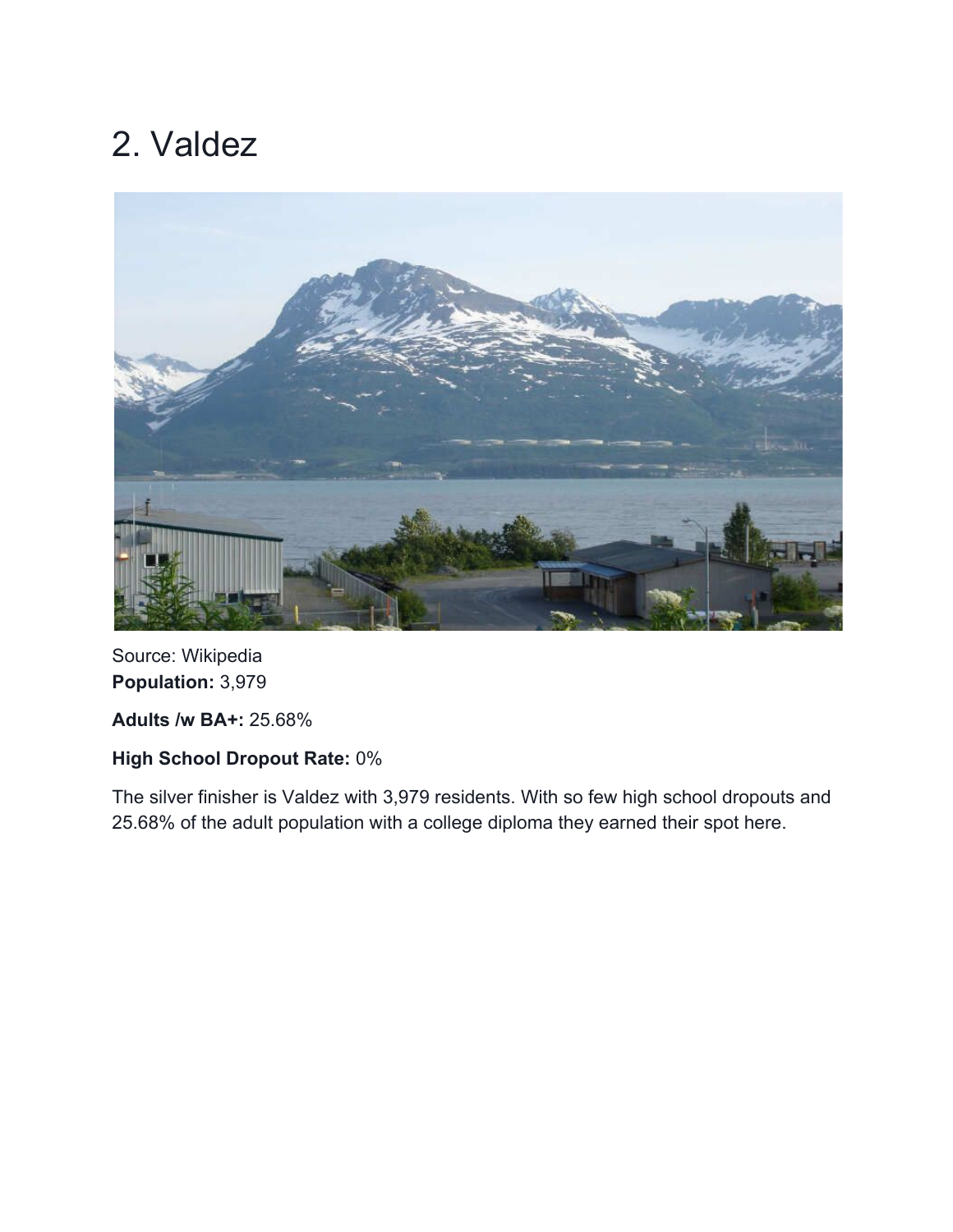## 3. North Pole



Source: Wikipedia **Population:** 2,265

### **Adults /w BA+:** 25.39%

### **High School Dropout Rate:** 0%

Our bronze finisher is the city of North Pole, AK. At a population of 2,265 and almost no high school dropouts the kids here are studying every night.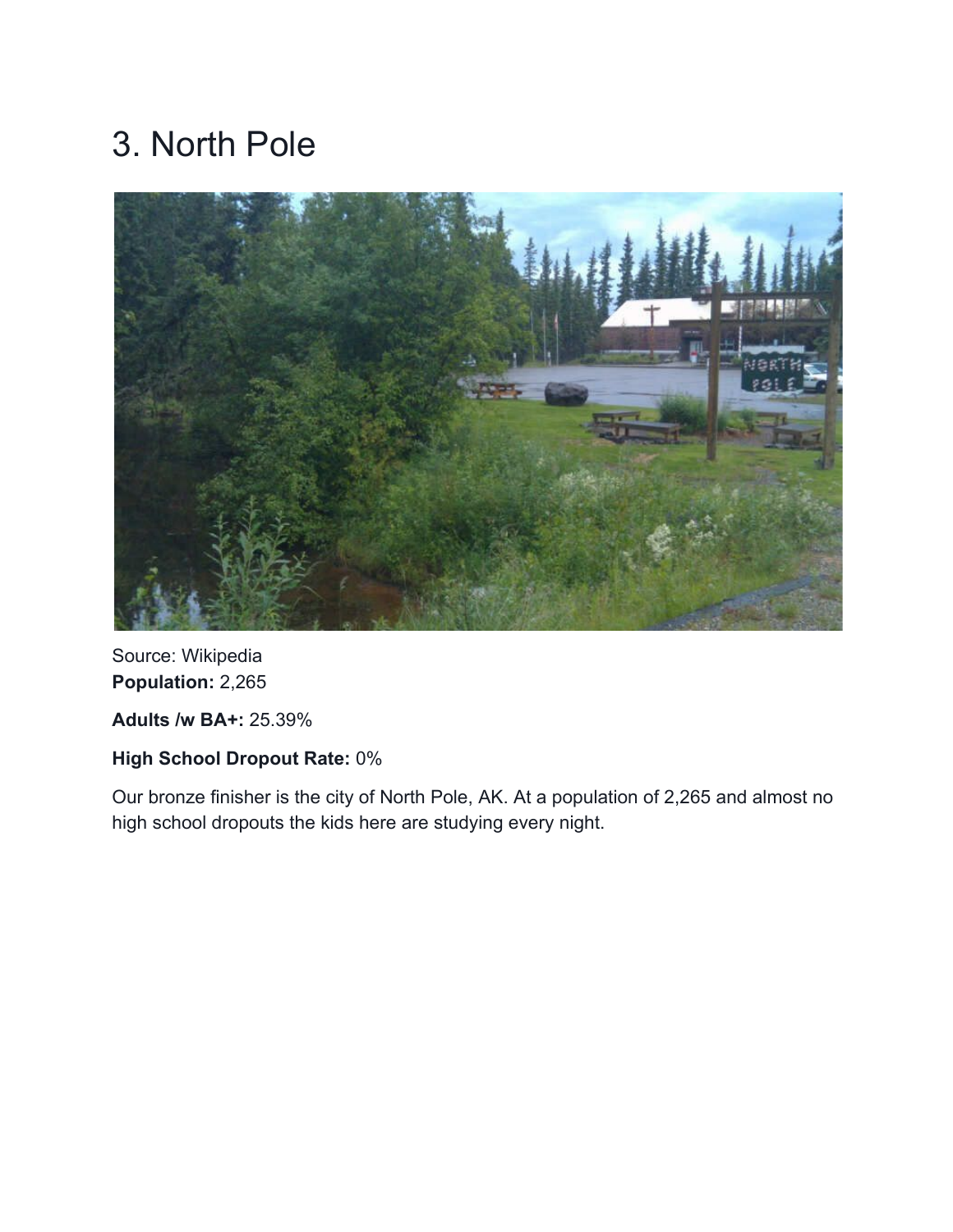### 4. Juneau



Source: Wikipedia **Population:** 32,531

### **Adults /w BA+:** 38.52%

### **High School Dropout Rate:** 2%

Juneau is pretty clever at #4. With a high school dropout rate of 2% and 38.52% of the population has a college diploma this little town is doing big things.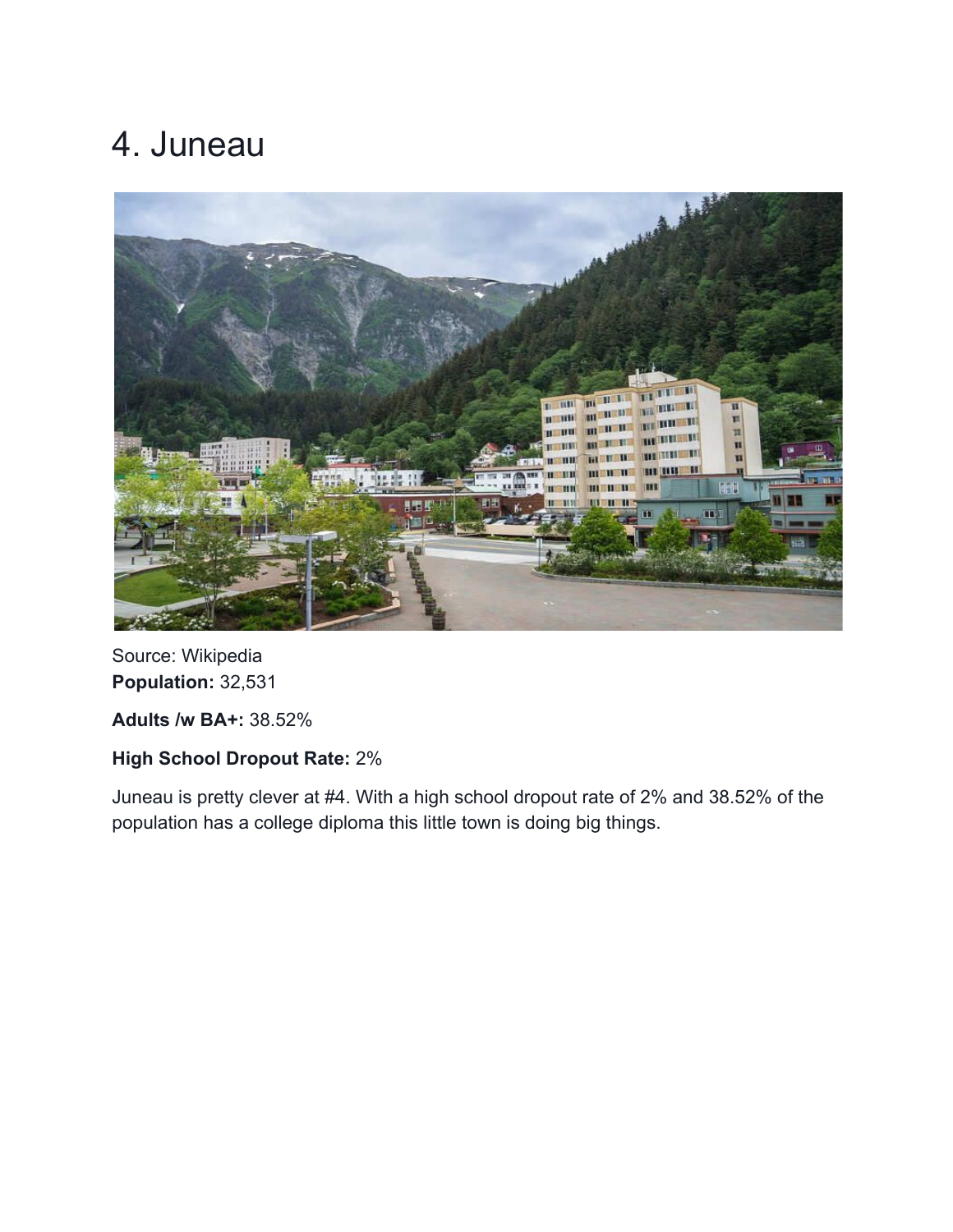## 5. Soldotna



Source: Wikipedia **Population:** 4,409

**Adults /w BA+:** 24.91%

### **High School Dropout Rate:** 0%

The residents of Soldotna really are some of the brightest bulbs in the box with so few high school dropouts and 24.91% of adults have a diploma.

Come soak up some of the smarts here.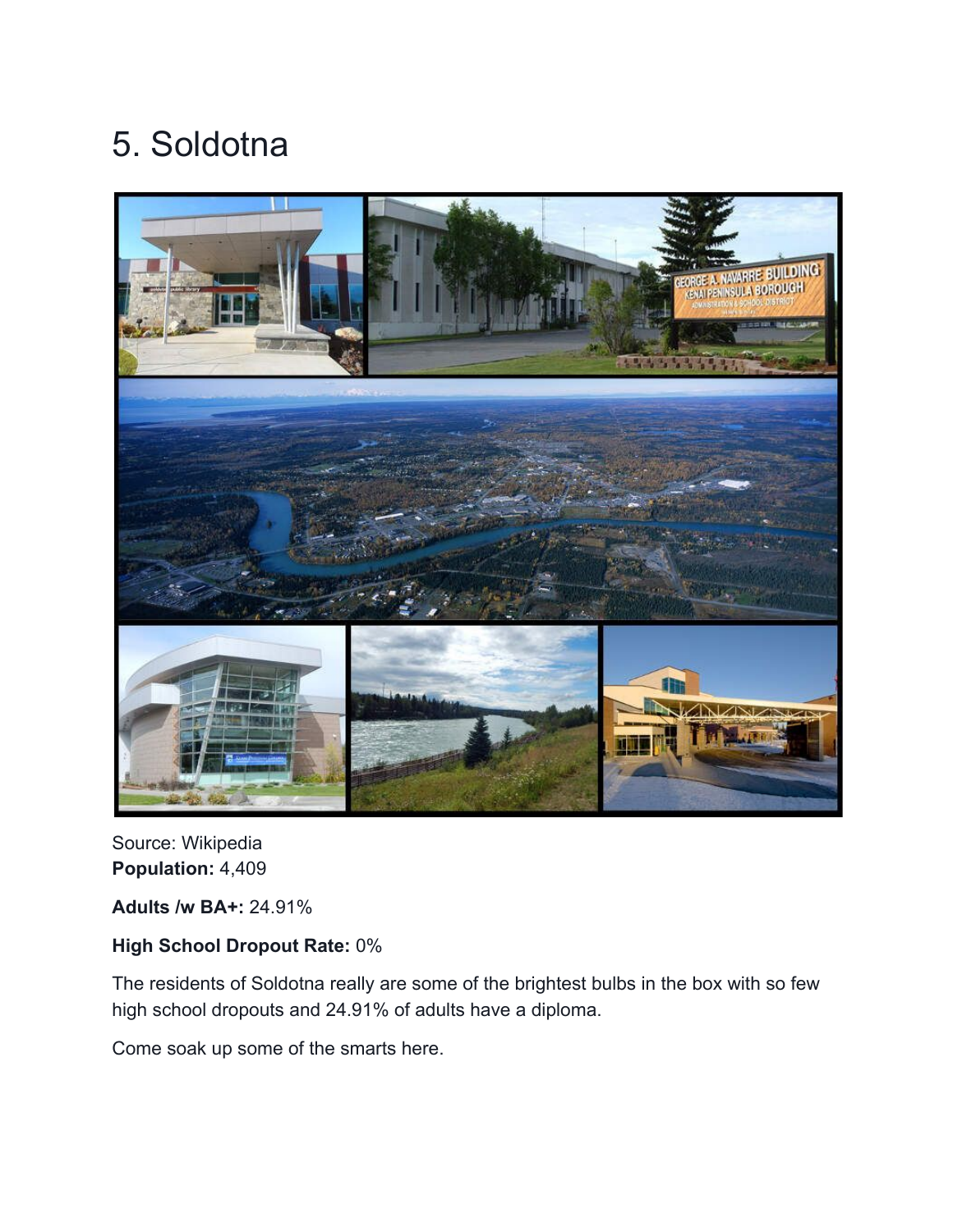## 6. Dillingham



Source: Flickr **Population:** 2,307

**Adults /w BA+:** 23.39%

### **High School Dropout Rate:** 0%

Coming in at #6, Dillingham is making a big show of intelligence as only 0% of high school kids are dropping out early and 23.39% of the population has a college diploma.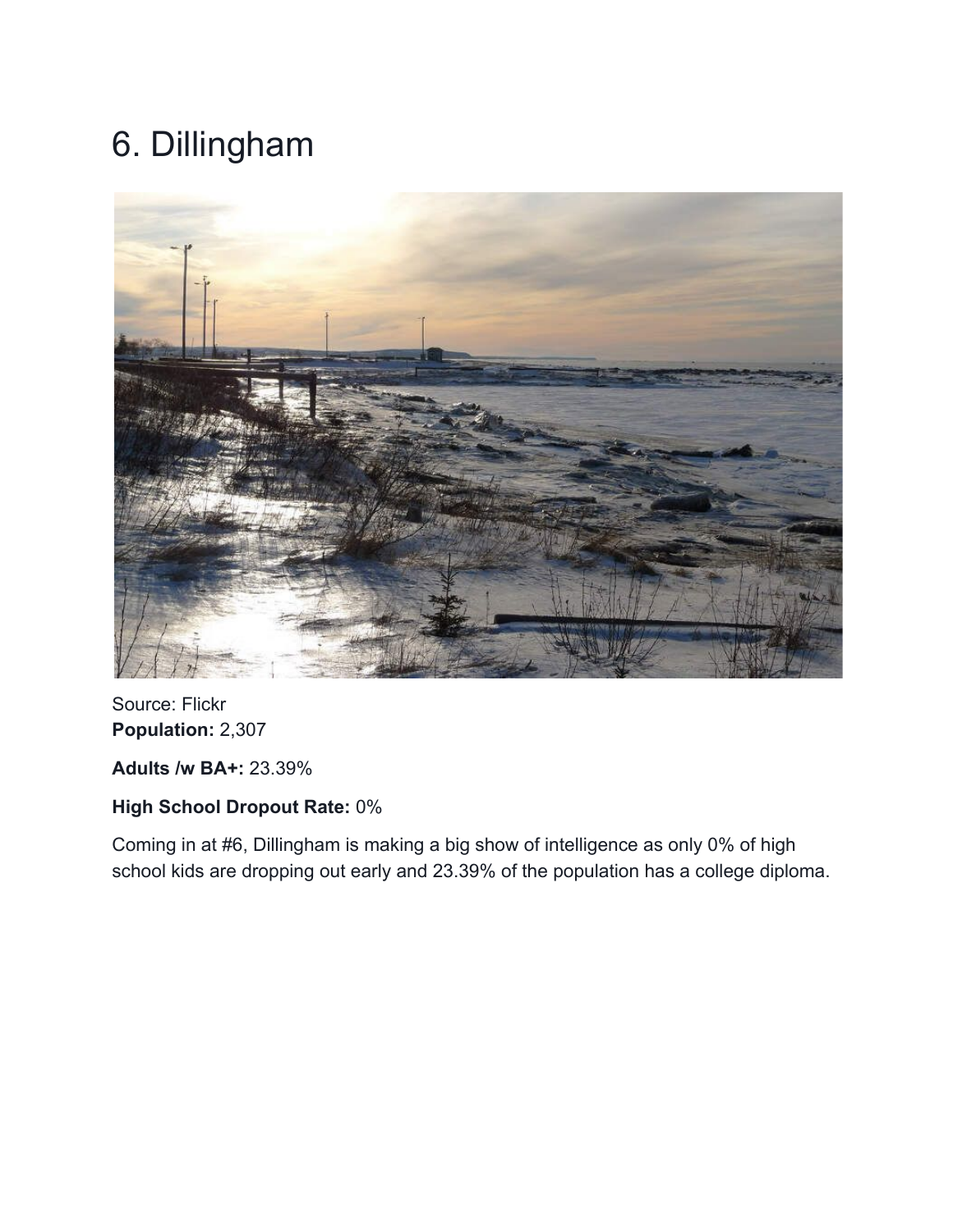## 7. Sitka



Source: Wikipedia **Population:** 8,943

**Adults /w BA+:** 31.17%

### **High School Dropout Rate:** 2%

Sitka should feel pretty great coming in at #7. They beat out plenty of competition to take their spot on the list of smartest cities with a dropout of rate of 2% and a solid amount of college educated adults.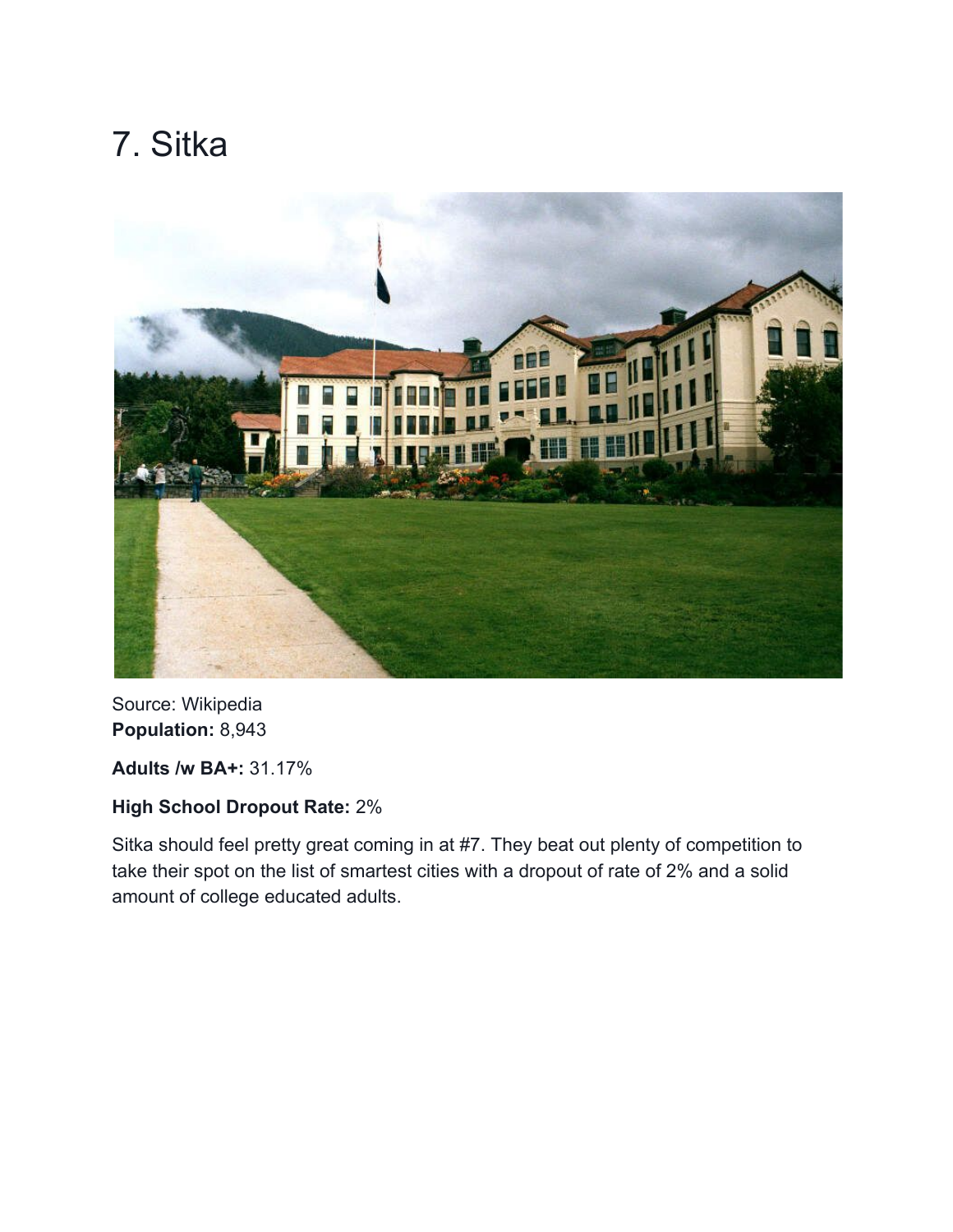### 8. Homer



Source: Wikipedia **Population:** 5,324

**Adults /w BA+:** 32.76%

### **High School Dropout Rate:** 3%

Homer is coming in at #8 with some pretty great numbers. An ultra low high school dropout rate and 32.76% of adults with a college diploma earns them a high rank on our list.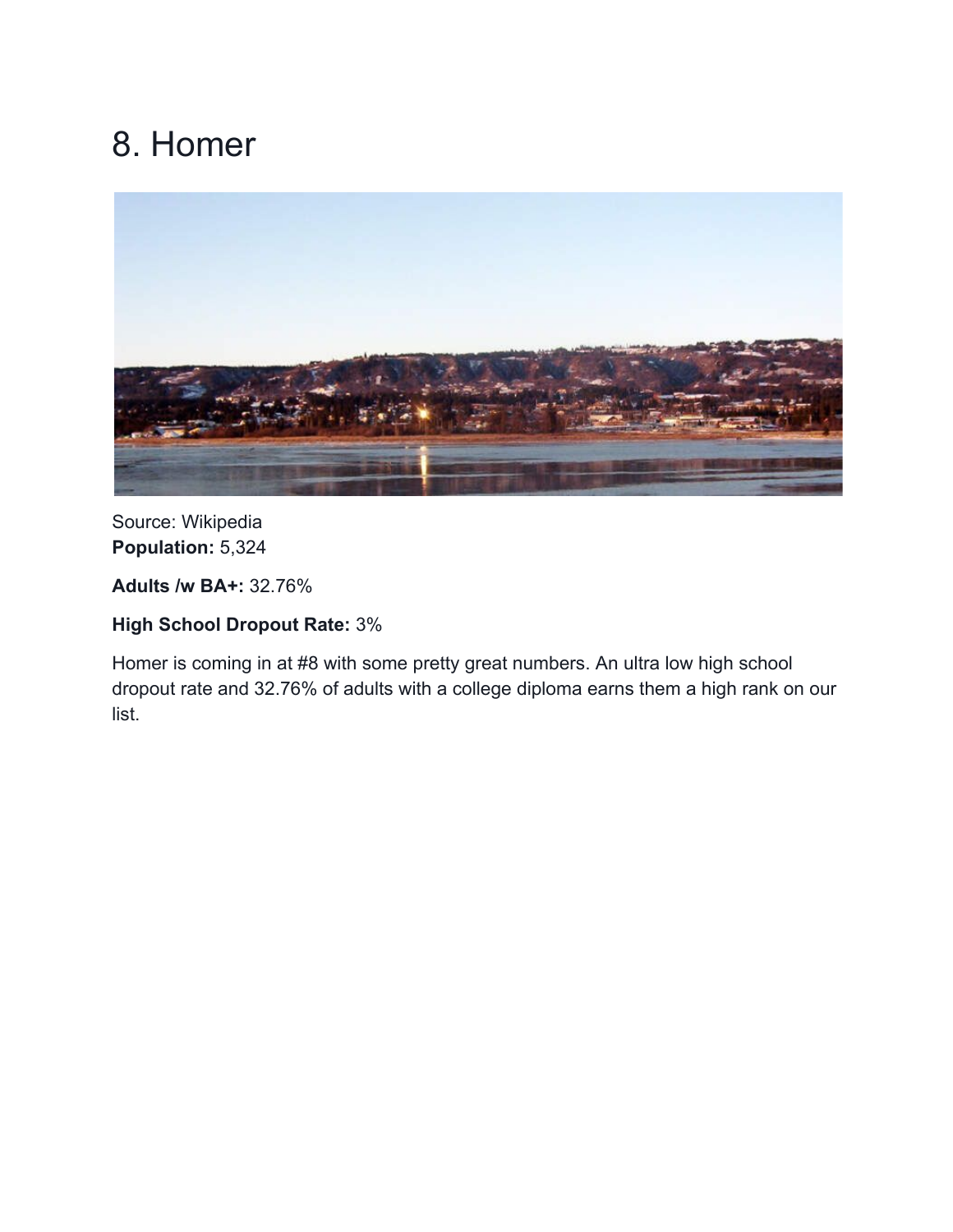## 9. Anchorage



Source: Wikipedia **Population:** 299,107

**Adults /w BA+:** 33.2%

### **High School Dropout Rate:** 5%

The residents of Anchorage obviously have the keys to success in their pocket as they take the #9 spot on our list. At a population of 299,107 and very few high school dropouts this city is on the path to success in the classroom.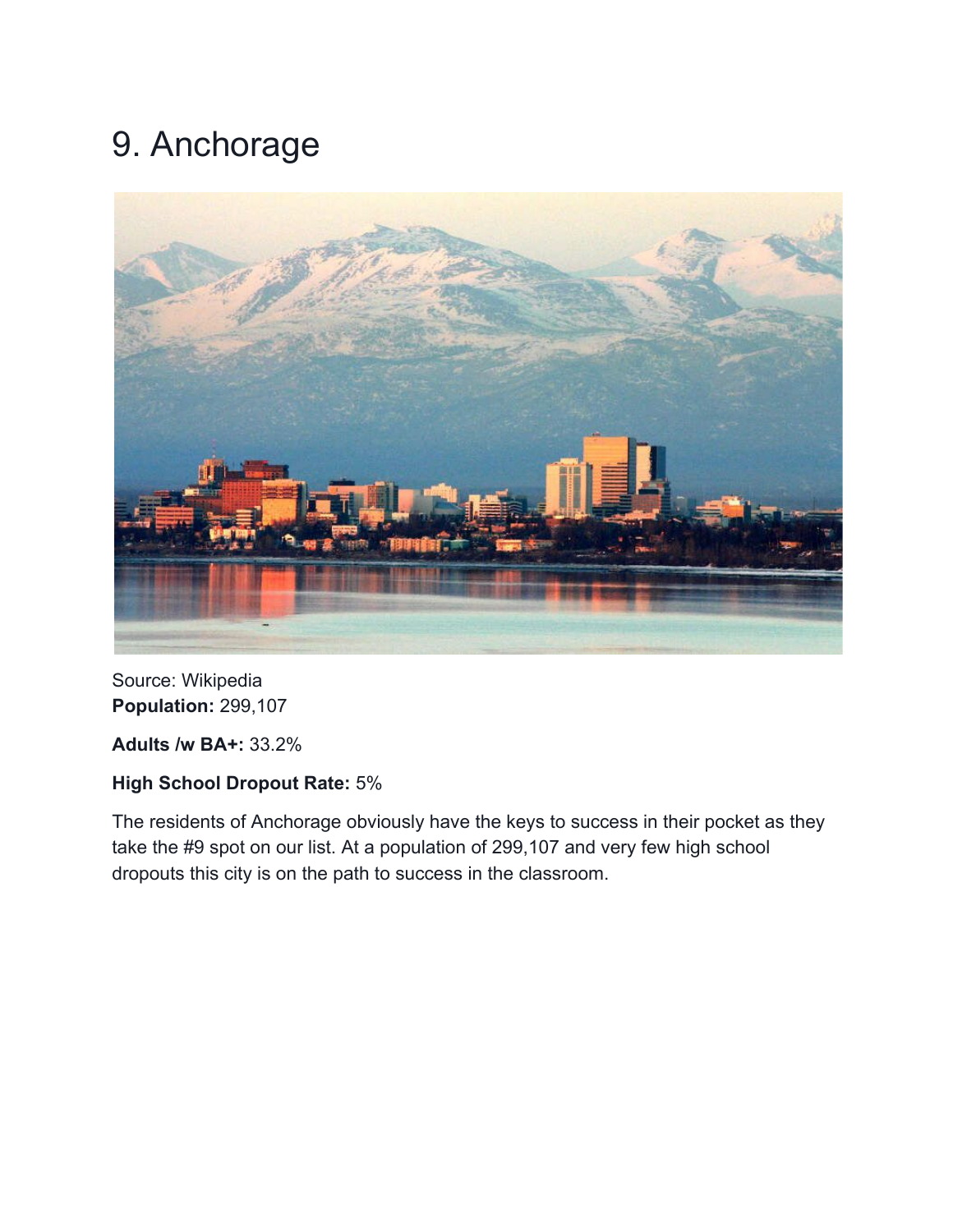## 10. Bethel



Source: Wikipedia **Population:** 6,370

### **Adults /w BA+:** 22.64%

### **High School Dropout Rate:** 2%

Rounding out our list and coming in at #10 is the city of Bethel, Alaska. With only 2% of the high school population not making it to graduation and 22.64% of the adult population having earned at least a college degree they deserve their spot on the list.